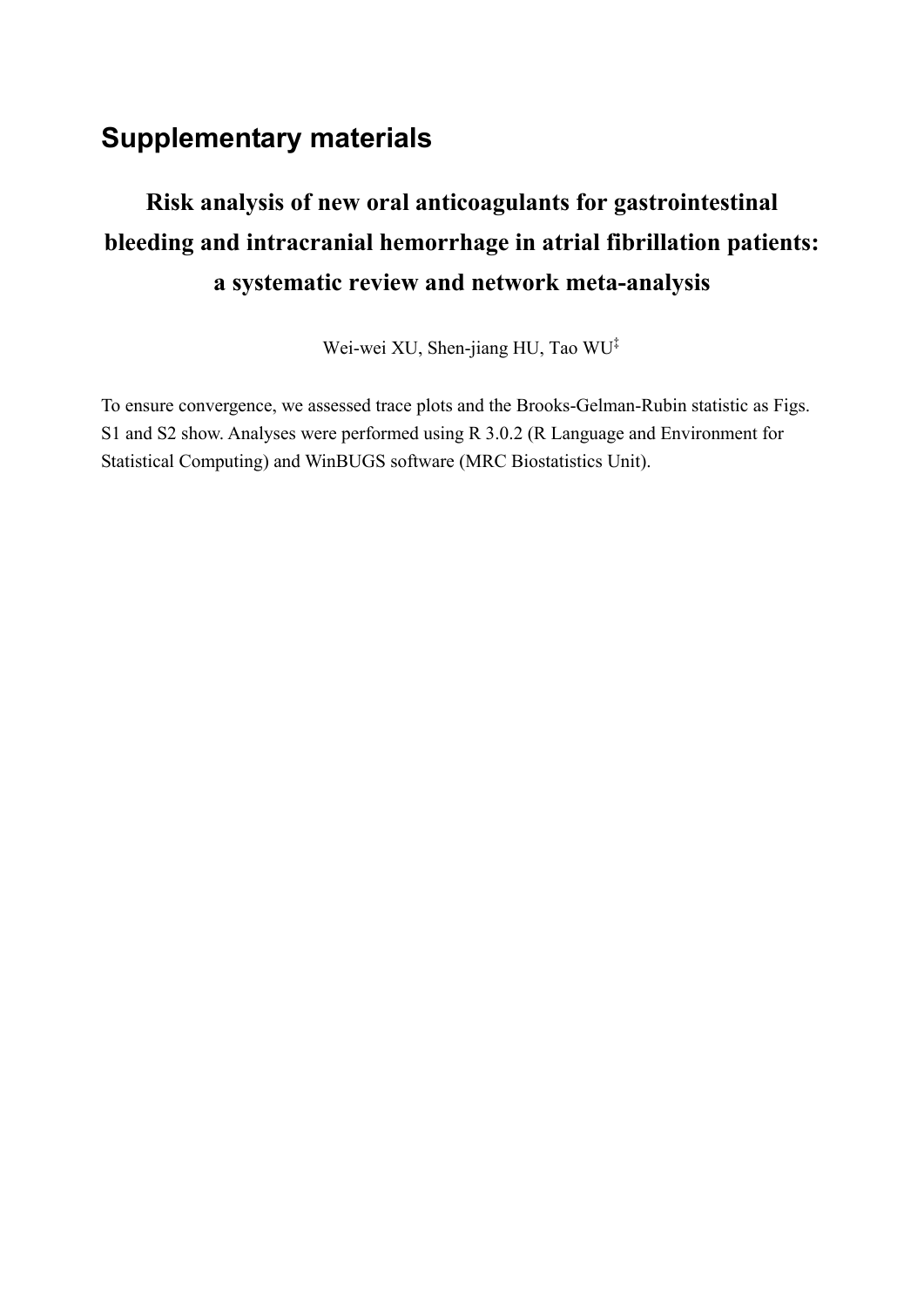

**Fig. S1 Trace plot of the Brooks-Gelman-Rubin statistics of Bayesian network meta-analysis on GIB in patients receiving NOACs compared with standard warfarin treatment**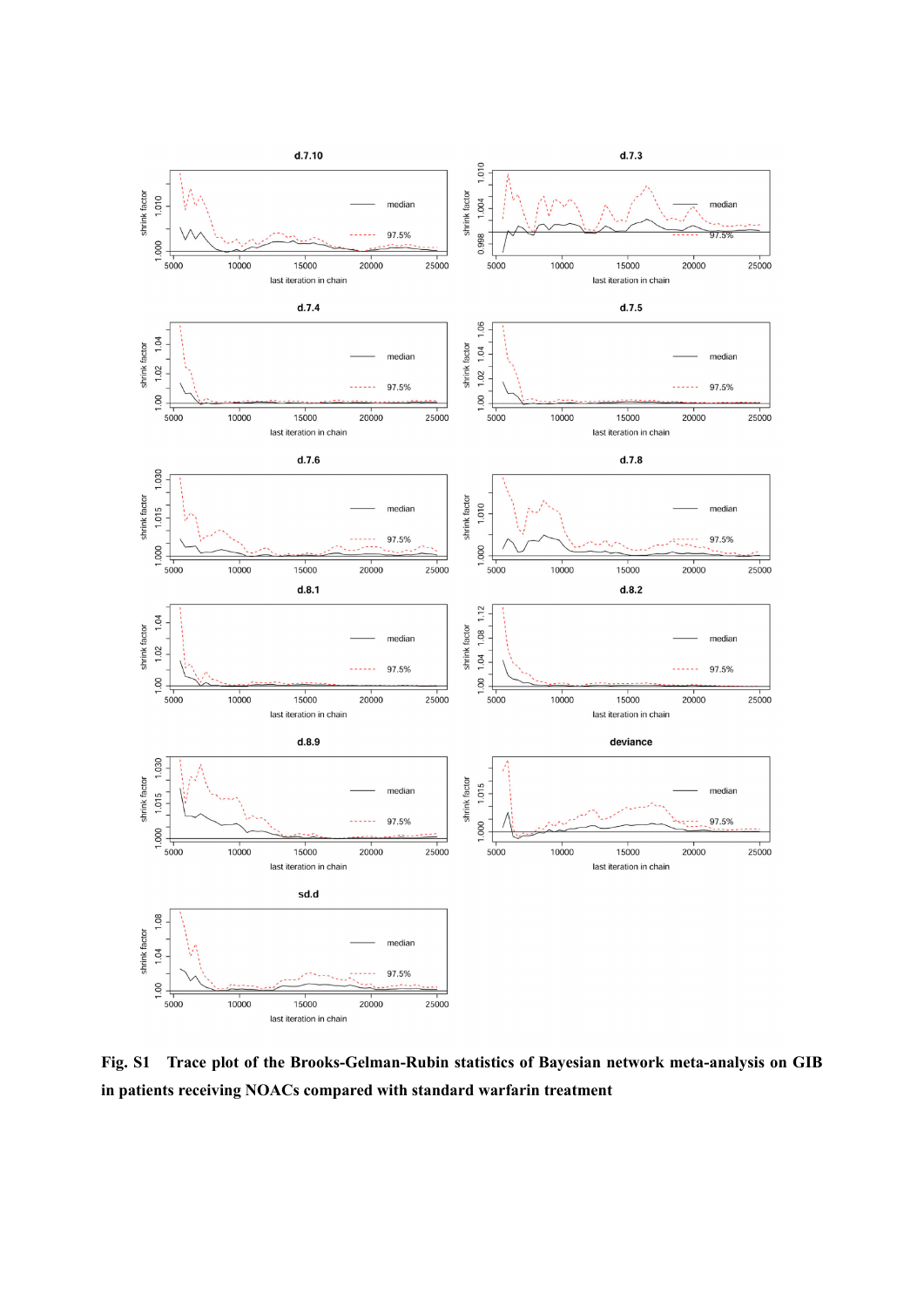

**Fig. S2 Trace plot of the Brooks-Gelman-Rubin statistics of Bayesian network meta-analysis on ICH in patients receiving NOACs compared with standard warfarin treatment**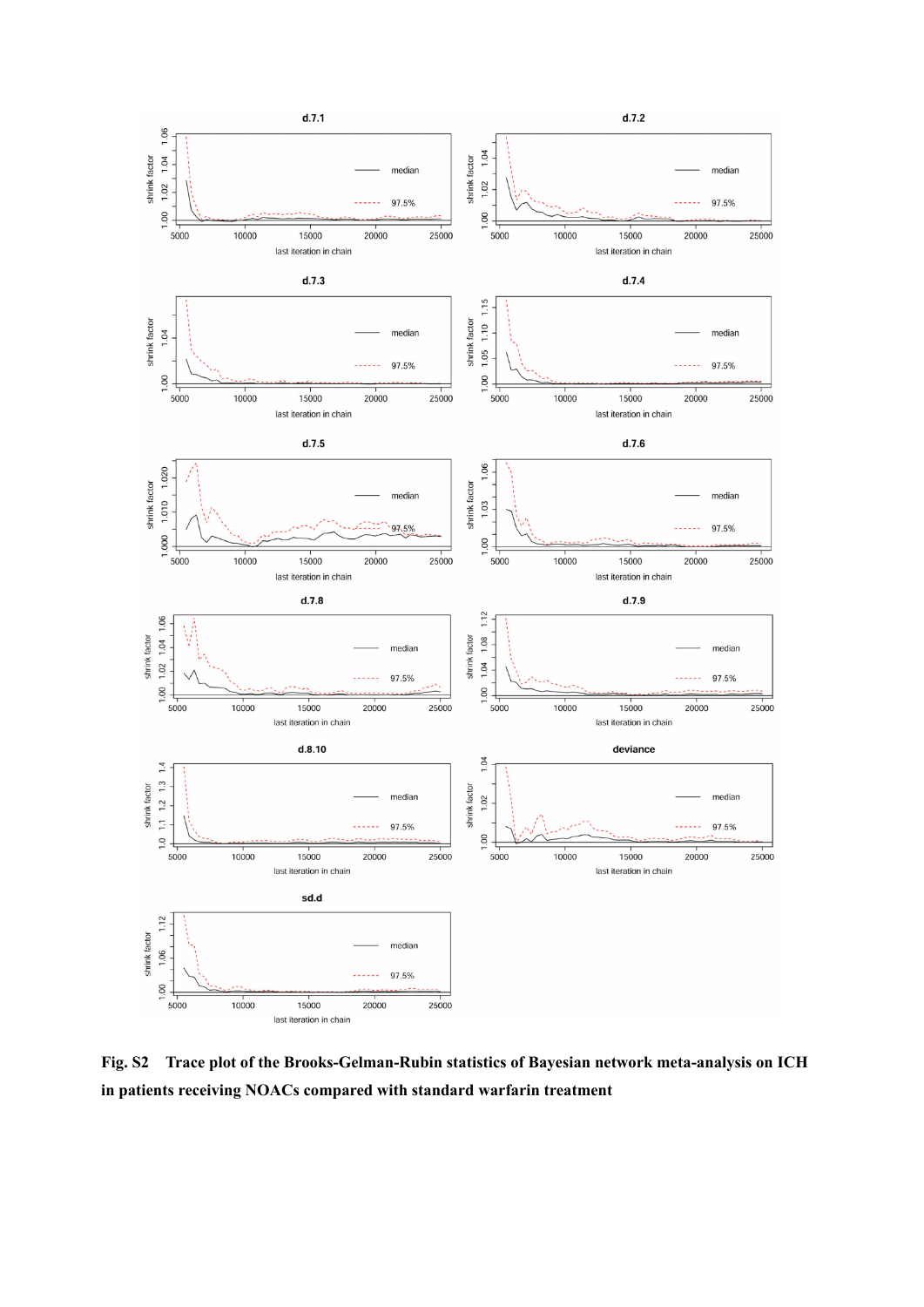#### **Table S1 Characteristics of the included studies**

|                                                                                                 |                                                | Median/mean age,<br>Median follow-up                                                                                                                                                                                                                                                                                                                                                                                                            |              |              |                    | INR within therapeutic range in warfarin      |  |
|-------------------------------------------------------------------------------------------------|------------------------------------------------|-------------------------------------------------------------------------------------------------------------------------------------------------------------------------------------------------------------------------------------------------------------------------------------------------------------------------------------------------------------------------------------------------------------------------------------------------|--------------|--------------|--------------------|-----------------------------------------------|--|
| Study/trial name, year                                                                          | Study group (n) vs control (n)                 | men%                                                                                                                                                                                                                                                                                                                                                                                                                                            | period       |              |                    | group, median time                            |  |
|                                                                                                 | Warfarin ( $N = 7,036$ )                       |                                                                                                                                                                                                                                                                                                                                                                                                                                                 |              |              |                    |                                               |  |
| Robert P. Giugliano, M.D et al.,                                                                | High-Dose 60 mg/d Edoxaban ( $N =$             |                                                                                                                                                                                                                                                                                                                                                                                                                                                 | 1022 days    | 232/190/129  |                    |                                               |  |
| ENGAGE AF-TIMI 48,2013[27]                                                                      | 7,035                                          |                                                                                                                                                                                                                                                                                                                                                                                                                                                 |              |              |                    |                                               |  |
|                                                                                                 | Low-Dose 30 mg/d Edoxaban ( $N = 7034$ )       |                                                                                                                                                                                                                                                                                                                                                                                                                                                 |              |              |                    |                                               |  |
|                                                                                                 | Rivaroxaban 20 mg qd and warfarin              |                                                                                                                                                                                                                                                                                                                                                                                                                                                 |              |              |                    |                                               |  |
| Patel et al., ROCKET-AF, 2011[12]                                                               | placebo (7131) dose-adjusted warfarin          | 73 y, 60%                                                                                                                                                                                                                                                                                                                                                                                                                                       | 707 days     | 124/154      | 55/84              | 58%; mean, 55%                                |  |
|                                                                                                 | (INR2-3)and rivaroxaban placebo (7133)         | <b>GIB</b><br><b>ICH</b><br>72 y, 62.0%<br>41/61/132<br>83.1%, 68.4%<br>133/182/120<br>27/36/84<br>64%<br>72 y, 64%<br>2.0 y<br>70 y, 65%<br>1.8y<br>105/119<br>52/122<br>66%; mean, 62.2%<br>70 y, 59%<br>11/13<br>Not applicable<br>1.1 y<br>12/14<br>Mean age, 70 y, 61%<br>Not reported<br>0/1/0<br>Not reported<br>60% of the treatment period<br>Mean age, 71.1y,<br>6/12<br>5/10<br>Not reported<br>80.6%<br>age-dependent target range. |              |              |                    |                                               |  |
|                                                                                                 | Dabigatran 110 mg bid (6015) or 150 mg         |                                                                                                                                                                                                                                                                                                                                                                                                                                                 |              |              |                    |                                               |  |
| Connolly et al., RE-LY, 2009[28]                                                                | bid (6076)                                     |                                                                                                                                                                                                                                                                                                                                                                                                                                                 |              |              |                    |                                               |  |
|                                                                                                 | warfarin INR 2-3 (6022)                        |                                                                                                                                                                                                                                                                                                                                                                                                                                                 |              |              |                    |                                               |  |
|                                                                                                 | Apixaban 5 mg bid and warfarin placebo         |                                                                                                                                                                                                                                                                                                                                                                                                                                                 |              |              |                    |                                               |  |
|                                                                                                 | $(9120)$ dose-adjusted warfarin (INR 2-3)      |                                                                                                                                                                                                                                                                                                                                                                                                                                                 |              |              |                    |                                               |  |
| 2011[13]                                                                                        | and apixaban placebo (9081)                    |                                                                                                                                                                                                                                                                                                                                                                                                                                                 |              |              |                    |                                               |  |
|                                                                                                 | Apixaban 5 mg bid and aspirin placebo          |                                                                                                                                                                                                                                                                                                                                                                                                                                                 |              |              |                    |                                               |  |
|                                                                                                 | $(2808)$ aspirin 81-324 mg qd and              |                                                                                                                                                                                                                                                                                                                                                                                                                                                 |              |              |                    |                                               |  |
| Granger et al., ARISTOTLE,<br>Connolly et al., AVERROES,<br>2011[29]<br>apixaban placebo (2791) |                                                |                                                                                                                                                                                                                                                                                                                                                                                                                                                 |              |              |                    |                                               |  |
|                                                                                                 | Apixaban 2.5 mg bid (74)                       |                                                                                                                                                                                                                                                                                                                                                                                                                                                 |              |              |                    |                                               |  |
| Ogawa et al., ARISTOTLE-J,                                                                      | Apixaban 5 mg bid (74)                         |                                                                                                                                                                                                                                                                                                                                                                                                                                                 |              |              |                    | $> 60\%$ of patients had INR within range for |  |
| 2011[30]                                                                                        | Dose-adjusted warfarin (INR 2-3 or             |                                                                                                                                                                                                                                                                                                                                                                                                                                                 |              |              |                    |                                               |  |
|                                                                                                 | 2–2.6 if age $>$ 69 y) (74)                    |                                                                                                                                                                                                                                                                                                                                                                                                                                                 |              |              |                    |                                               |  |
|                                                                                                 | Rivaroxaban 15 mg (10 mg for RF)               |                                                                                                                                                                                                                                                                                                                                                                                                                                                 |              |              |                    | 65.0% of the INR values of warfarin-treated   |  |
| Hori, J-ROCKET AF, 2012[31]                                                                     | $(n=639)$ Warfarin $(n=639)$                   |                                                                                                                                                                                                                                                                                                                                                                                                                                                 |              |              |                    | patients were within the prespecified,        |  |
|                                                                                                 |                                                |                                                                                                                                                                                                                                                                                                                                                                                                                                                 |              |              |                    |                                               |  |
|                                                                                                 | Edoxaban 30 mg qd (131) or 45 mg qd            |                                                                                                                                                                                                                                                                                                                                                                                                                                                 |              |              |                    |                                               |  |
| Yamashita, not reported, 2012[32]                                                               | $(134)$ , or 60 mg qd $(131)$ vs dose-adjusted | 69.0, 82.5%                                                                                                                                                                                                                                                                                                                                                                                                                                     | Not reported | not reported | $0/0/1/0$ , number | Not reported                                  |  |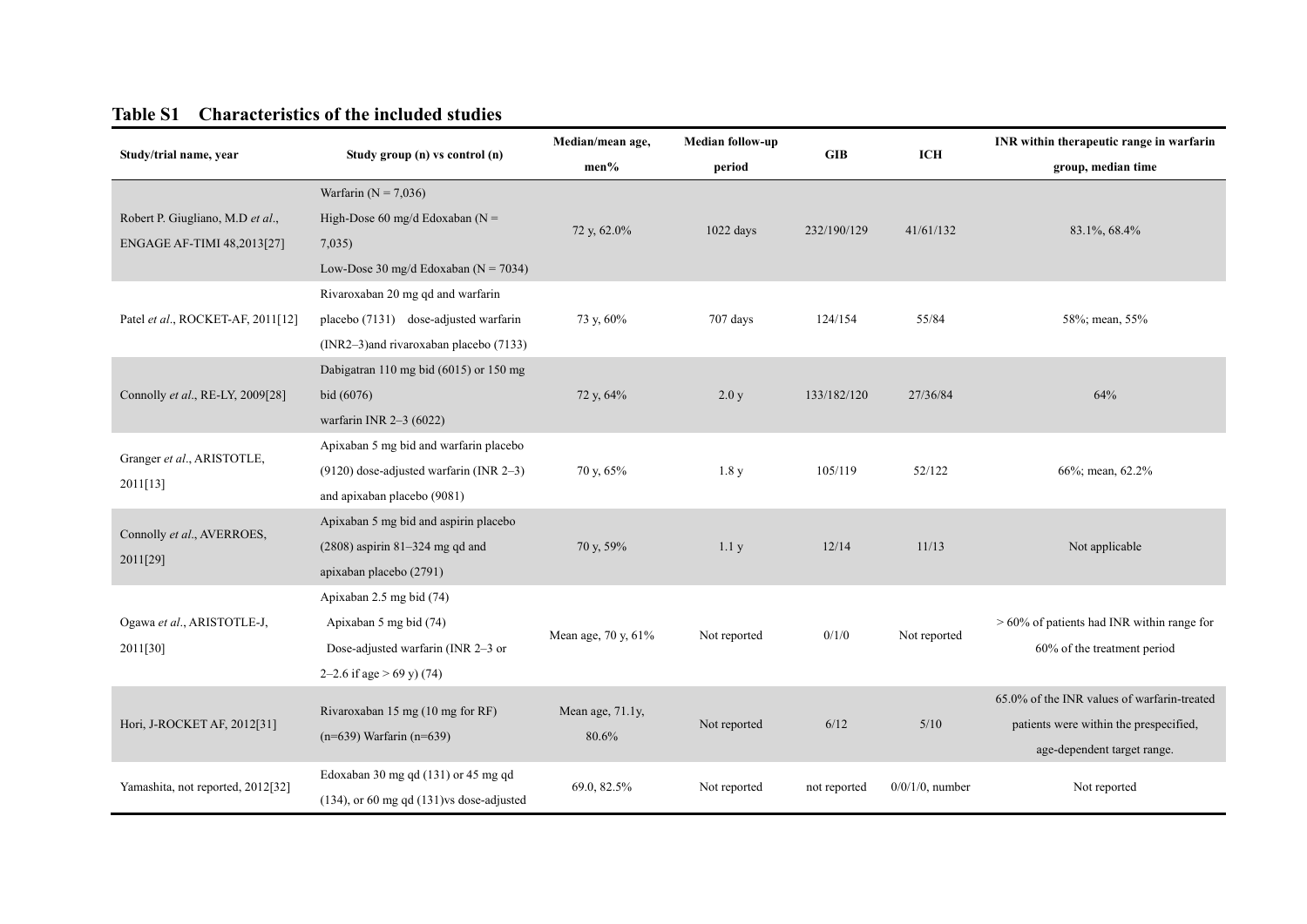|                                      |                                                | Median/mean age,<br>Median follow-up |                        |              |              | INR within therapeutic range in warfarin |  |  |
|--------------------------------------|------------------------------------------------|--------------------------------------|------------------------|--------------|--------------|------------------------------------------|--|--|
| Study/trial name, year               | Study group (n) vs control (n)                 | men%                                 | GIB<br>period          |              | <b>ICH</b>   | group, median time                       |  |  |
|                                      | warfarin (INR 2-3) (129)                       |                                      |                        |              |              |                                          |  |  |
|                                      | Edoxaban 30 mg qd (79) or 60 mg (80)           |                                      | Not reported, total    |              |              |                                          |  |  |
| Chung et al., not reported, 2011[33] | qd                                             | 65 y, 65%                            | follow - up period, 12 | 0/0/1        | Not reported | 45.1%, not reported                      |  |  |
|                                      | Dose-adjusted warfarin (INR $2 - 3$ ) (75)     |                                      | wk                     |              |              |                                          |  |  |
| Paller Peterson, AFASAK-I,           | Dose-adjusted warfarin (335), aspirin 75       |                                      |                        |              |              |                                          |  |  |
| 1989[34]                             | mg (336), placebo (336)                        | 74.2 y, 54%                          | Not reported           | 4/1/0        | 1/0/0        | 42%, not reported                        |  |  |
| BAATAF, 1990[35]                     | Dose-adjusted warfarin (212), placebo<br>(208) | 68 y, 72.5%                          | 2.3 <sub>yrs</sub>     | Not reported | 1/0          | 83%, 2.3yrs                              |  |  |
| CAFA, 1991[36]                       | Dose-adjusted warfarin (191), placebo          | 67.7 y, 74.0%                        | 15.2 months            | Not reported | 2/0          | 43.70%, not reported                     |  |  |
|                                      | (210)                                          |                                      |                        |              |              |                                          |  |  |
| SPAF-I, 1991[37]                     | Aspirin (260), placebo (265)                   | 67 y, not reported                   | 1.7 <sub>yrs</sub>     | 34/23        | 0/1          | not applicable                           |  |  |
| EAFT, 1993[38]                       | Dose-adjusted warfarin (335), placebo          | 63.3 y, 57.9%                        | 19 months              | Not reported | 3/0          | Not applicable                           |  |  |
|                                      | (369)                                          |                                      |                        |              |              |                                          |  |  |
| AFASAK-II, 1998[39]                  | Dose-adjusted warfarin (170), aspirin<br>(169) | 74 y, 61%                            | 291 days               | Not reported | 1/1          | Not applicable                           |  |  |
| PATAF, 1999[40]                      | Dose-adjusted warfarin (131), aspirin          | 74.8 y, 44.9%                        | $2.7$ yrs              | 2/9          | 1/1          | 48%, not reported                        |  |  |
|                                      | (319)                                          |                                      |                        |              |              |                                          |  |  |
| Active W, 2006[41]                   | Dose-adjusted warfarin (3371),                 | 70.2 y, 66.5%                        | $1.28$ yrs             | Not reported | 21/11        | 63.80%, not reported                     |  |  |
|                                      | Aspirin+Clopidogrel (3335)                     |                                      |                        |              |              |                                          |  |  |
| JAST, 2006[42]                       | Aspirin (426), placebo(445)                    | 65.1 y, 70.3%                        | 810days                | 10/0         | 4/2          | Not applicable                           |  |  |
|                                      | Clopidogrel + ASA( $N = 3772$ ), Aspirin       | 71.0 y, 58.2%                        | 3.6 <sub>yrs</sub>     | 132/68       | 30/22        | Not applicable                           |  |  |
| Active A, 2006[43]                   | $(N = 3782)$                                   |                                      |                        |              |              |                                          |  |  |
| BAFTA, 2007[44]                      | Dose-adjusted warfarin (488), Aspirin<br>(485) | 81.5 y, 54.5%                        | 2.7 <sub>Yrs</sub>     | Not reported | 8/6          | 47%, not reported                        |  |  |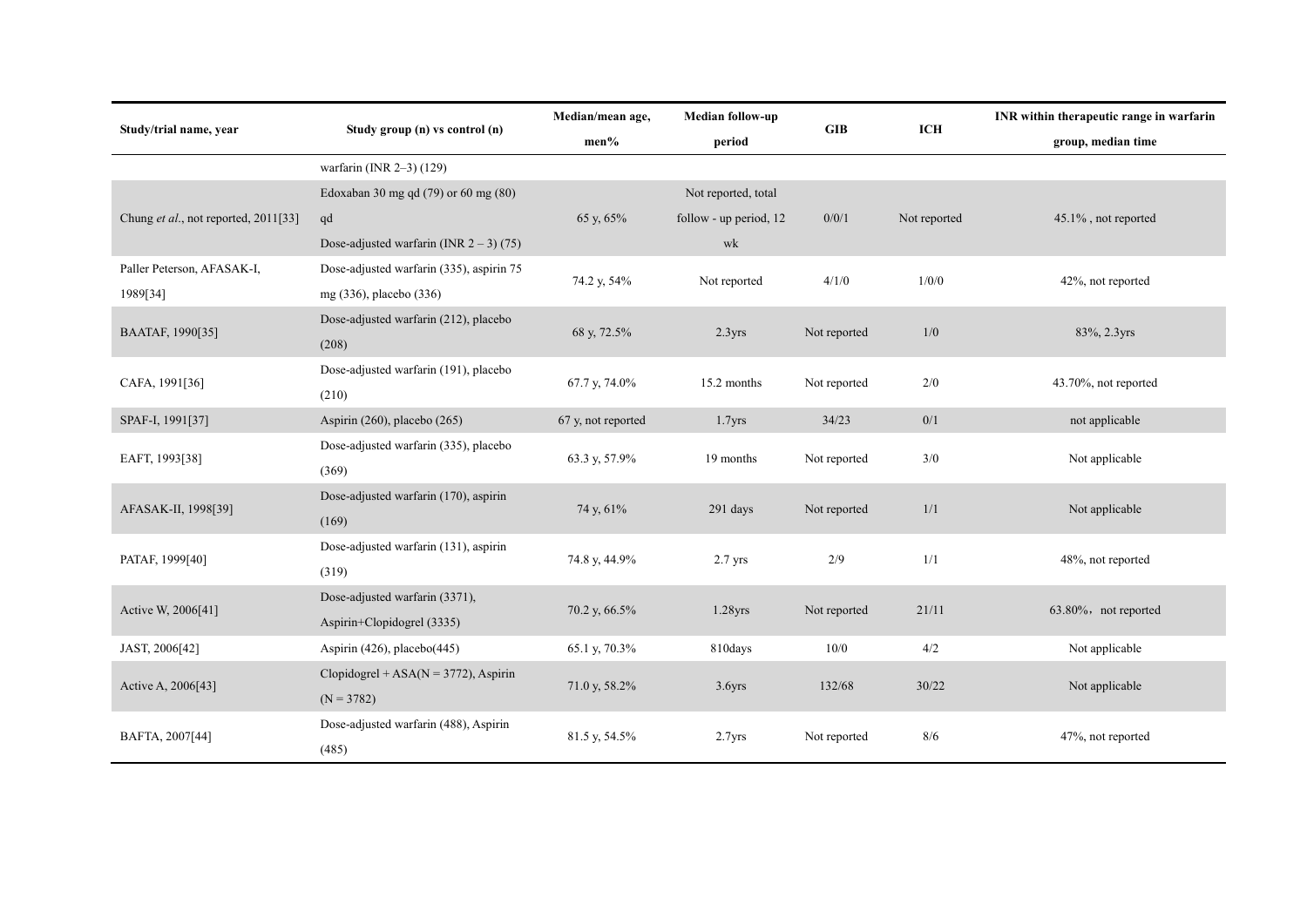# **Table S2 Quality assessment of included studies**

| Study/trial name, year                                         | <b>Method</b> of<br>randomization | <b>Concealment of</b><br>allocation | <b>Blinding for treatment</b> | <b>Independent clinical</b><br>end point committee | Lost to follow-up<br>evaluation of total<br>study population (%) | Intention-to-treat<br>analysis $(A/B/C/D)$ |
|----------------------------------------------------------------|-----------------------------------|-------------------------------------|-------------------------------|----------------------------------------------------|------------------------------------------------------------------|--------------------------------------------|
| Robert P. Giugliano, M.D et al., ENGAGE AF-TIMI<br>48,2013[27] | $\mathbf{A}$                      | $\mathbf{A}$                        | A                             | $\mathbf{A}$                                       | 0.005                                                            | A                                          |
| Patel et al., ROCKET-AF, 2011[12]                              | A                                 | A                                   | A                             | A                                                  | $0.2\,$                                                          | A                                          |
| Connolly et al., RE-LY, 2009[28]                               | A                                 | $\mathbf{A}$                        | $\mathbf B$                   | A                                                  | 0.1                                                              | A                                          |
| Granger et al., ARISTOTLE, 2011[13]                            | A                                 | $\mathcal{C}$                       | A                             | A                                                  | $0.4\,$                                                          | $\mathbf{A}$                               |
| Connolly et al., AVERROES, 2011[29]                            | A                                 | $\mathbf{A}$                        | A                             | $\mathbf{A}$                                       | Not reported                                                     | $\mathbf{A}$                               |
| Ogawa et al., ARISTOTLE-J, 2011[30]                            | A                                 | $\mathbf C$                         | $\, {\bf B}$                  | A                                                  | $1.8\,$                                                          | $\mathbf{A}$                               |
| Hori, J-ROCKET AF, 2012[31]                                    | $\mathbf{A}$                      | $\mathbf C$                         | $\, {\bf B}$                  | $\mathbf{A}$                                       | Not reported                                                     | $\mathbf{A}$                               |
| Yamashita, not reported, 2012[32]                              | A                                 | $\mathbf C$                         | B                             | A                                                  | 2.1                                                              | A                                          |
| Chung et al., not reported, 2011[33]                           | A                                 | $\mathbf{A}$                        | $\, {\bf B} \,$               | $\mathbf{A}$                                       | 0.9                                                              | $\mathbf{A}$                               |
| Paller Peterson, AFASAK-I, 1989[34]                            | A                                 | A                                   | $\mathbf C$                   | A                                                  | not reported                                                     | A                                          |
| BAATAF, 1990[35]                                               | $\mathbf{A}$                      | $\mathbf{A}$                        | $\mathbf C$                   | $\mathbf{A}$                                       | $\overline{0}$                                                   | A                                          |
| CAFA, 1991[36]                                                 | A                                 | $\mathcal{C}$                       | A                             | $\mathbf{A}$                                       | 1.3                                                              | B                                          |
| SPAF-I, 1991[37]                                               | $\mathbf{A}$                      | $\mathbf{A}$                        | $\mathbf C$                   | $\mathbf{A}$                                       | $\mathbf{0}$                                                     | $\mathbf{A}$                               |
| EAFT, 1993[38]                                                 | A                                 | $\mathbf C$                         | $\mathbf C$                   | A                                                  | 1.9                                                              | $\mathbf C$                                |
| AFASAK-II, 1998[39]                                            | $\mathbf{A}$                      | A                                   | $\mathbf{C}$                  | $\mathbf{A}$                                       | $\mathbf{0}$                                                     | $\mathbf{B}$                               |
| PATAF, 1999[40]                                                | A                                 | A                                   | B                             | A                                                  | $\mathbf{0}$                                                     | A                                          |
| Active W, 2006[41]                                             | $\mathbf{A}$                      | $\mathbf{A}$                        | ${\bf C}$                     | $\mathbf{A}$                                       | 0.3                                                              | $\, {\bf B}$                               |
| JAST, 2006[42]                                                 | A                                 | A                                   | $\mathbf C$                   | $\mathbf{A}$                                       | Not reported                                                     | $\mathbf B$                                |
| Active A, 2006[43]                                             | $\mathbf{A}$                      | $\mathbf{A}$                        | $\mathbf{A}$                  | $\mathbf{A}$                                       | $0.8\,$                                                          | $\mathbf{A}$                               |
| BAFTA, 2007[44]                                                | A                                 | A                                   | $\mathbf C$                   | A                                                  | 0.82                                                             | $\, {\bf B}$                               |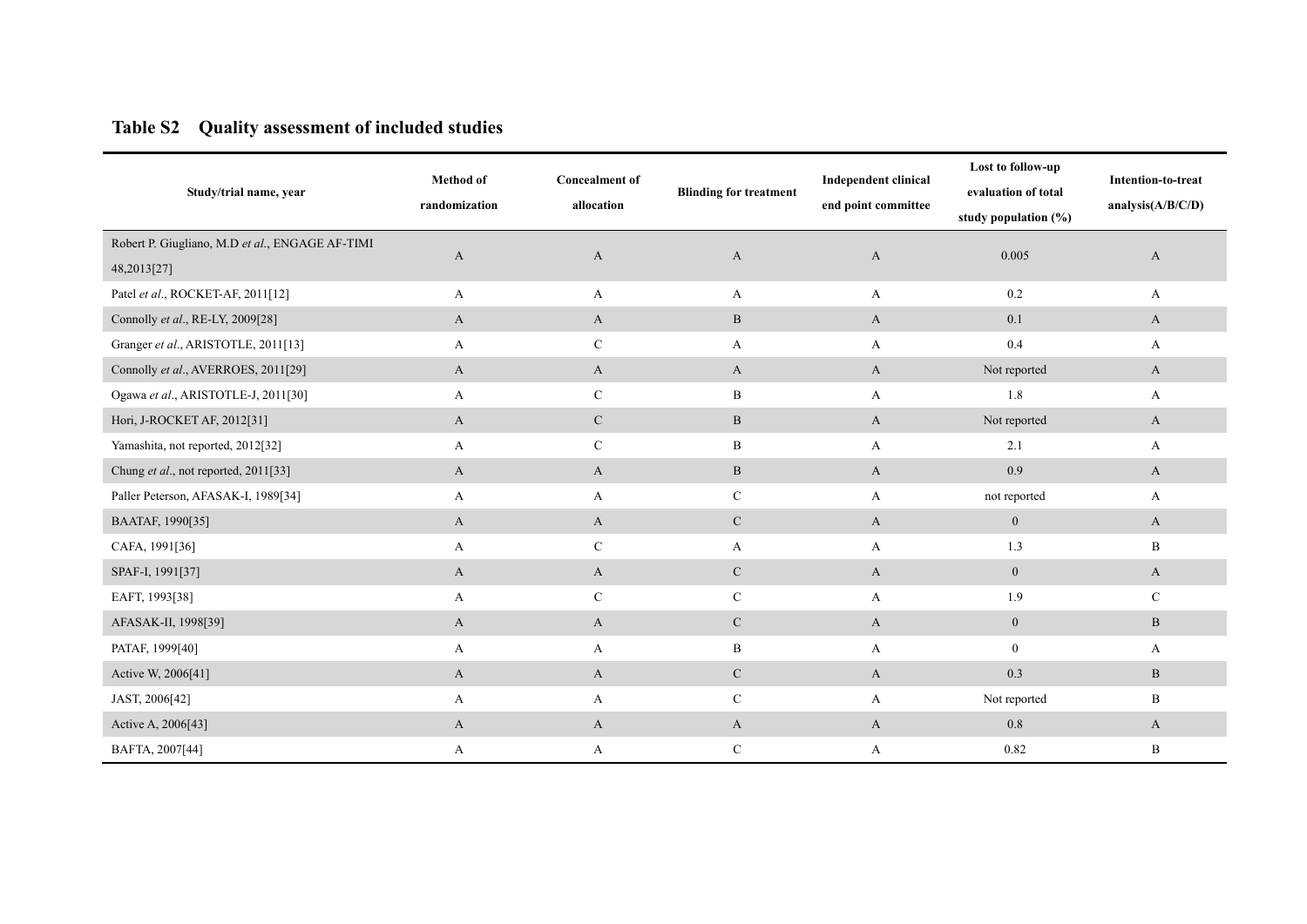# **Table S3 Effect estimates from multiple treatment meta-analysis compared with direct and indirect estimates, based on node-splitting and pair-wise meta-analyses of GIB**

Abbreviation: Api, apixaban; ASA, aspirin; Clo, clopidogrel; Dab, dabigatran; Riva, rivaroxaban; Edo, edoxaban

|                        | Direct effect |      |        | <b>Indirect effect</b> |      |        | Network effect |      |        |               | Pair-wise meta-analysis |        |      |                |
|------------------------|---------------|------|--------|------------------------|------|--------|----------------|------|--------|---------------|-------------------------|--------|------|----------------|
|                        | <b>OR</b>     |      | 95% CI | <b>OR</b>              |      | 95% CI | <b>OR</b>      |      | 95% CI | $P-$<br>value | OR                      | 95% CI |      | N of<br>trials |
| ASA vs Warfarin        | 0.95          | 0.24 | 3.63   | 1.03                   | 0.19 | 5.53   | 0.99           | 0.36 | 2.68   | 0.93          | 0.85                    | 0.37   | 1.96 | $\overline{c}$ |
| ASA+clo vs ASA         |               |      |        |                        |      |        |                |      |        |               | 1.98                    | 1.44   | 2.66 | $\mathbf{1}$   |
| Warfarin vs Placebo    |               |      |        |                        |      |        |                |      |        |               | 0.66                    | 0.38   | 1.15 | $\mathbf{1}$   |
| Dab 150 mg vs Warfarin |               |      |        |                        |      |        |                |      |        |               | 1.52                    | 1.20   | 1.92 | $\mathbf{1}$   |
| Dab 110 mg vs Warfarin |               |      |        |                        |      |        |                |      |        |               | 1.11                    | 0.87   | 1.42 | $\mathbf{1}$   |
| Dab 110 vs 150 mg      |               |      |        |                        |      |        |                |      |        |               | 0.73                    | 0.59   | 0.92 | $\mathbf{1}$   |
| Riva vs Warfarin       |               |      |        |                        |      |        |                |      |        |               | 1.38                    | 1.13   | 1.69 | $\sqrt{2}$     |
| Api vs Warfarin        | 0.88          | 0.30 | 2.56   | 0.81                   | 0.12 | 5.26   | 0.86           | 0.36 | 2.04   | 0.94          | 0.88                    | 0.68   | 1.15 | $\overline{2}$ |
| Api vs ASA             | 0.85          | 0.24 | 3.03   | 0.93                   | 0.17 | 5.26   | 0.87           | 0.33 | 3.06   | 0.93          | 0.85                    | 0.39   | 1.84 | $\mathbf{1}$   |
| Edo 30 mg vs Warfarin  |               |      |        |                        |      |        |                |      |        |               | 1.48                    | 1.18   | 1.85 | $\sqrt{2}$     |
| Edo 60 mg vs Warfarin  |               |      |        |                        |      |        |                |      |        |               | 1.81                    | 1.46   | 2.25 | $\overline{c}$ |
| Edo 30 mg vs Edo 60 mg |               |      |        |                        |      |        |                |      |        |               | 0.81                    | 0.67   | 0.99 | $\overline{2}$ |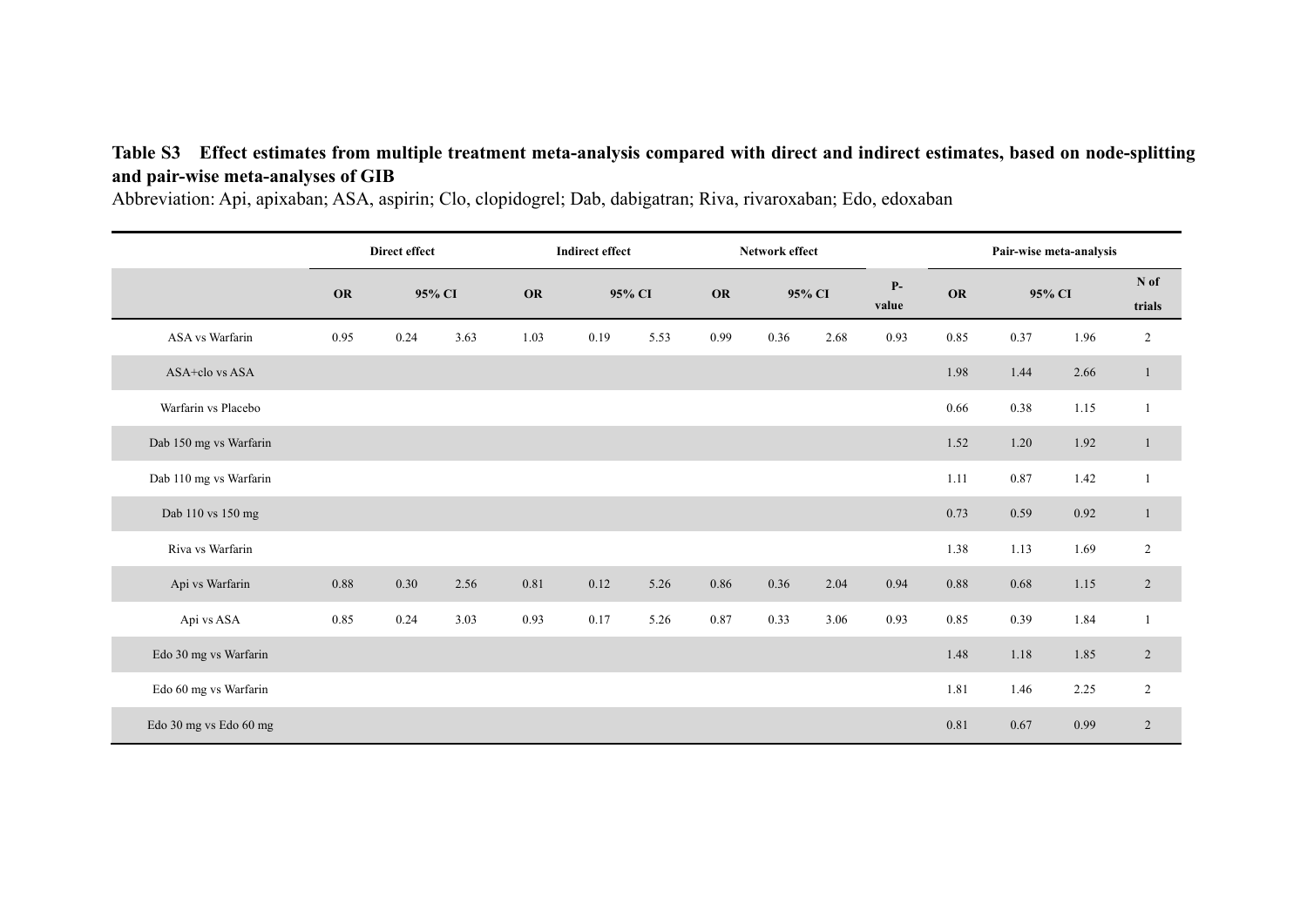# **Table S4 Effect estimates from multiple treatment meta-analysis compared with direct and indirect estimates, based on node-splitting and pair-wise meta-analyses of ICH**

Abbreviation: Api, apixaban; ASA, aspirin; Clo, clopidogrel; Dab, dabigatran; Riva, rivaroxaban; Edo, edoxaban;

|                        | Direct effect |      |        | <b>Indirect effect</b> |          |        | Network effect |      |        |               | Pair-wise meta-analysis |        |          |                |
|------------------------|---------------|------|--------|------------------------|----------|--------|----------------|------|--------|---------------|-------------------------|--------|----------|----------------|
|                        | <b>OR</b>     |      | 95% CI | <b>OR</b>              |          | 95% CI | <b>OR</b>      |      | 95% CI | $P-$<br>value | <b>OR</b>               | 95% CI |          | N of<br>trials |
| ASA vs Placebo         |               |      |        |                        |          |        |                |      |        |               | 2.10                    | 0.38   | 11.52    | 1              |
| Warfarin vs ASA        | 1.69          | 0.79 | 3.57   | 2.70                   | 0.98     | 7.14   | 2.08           | 1.11 | 3.70   | 0.41          | 1.90                    | 1.04   | 3.49     | 5              |
| ASA+clo vs ASA         | 1.89          | 0.77 | 4.66   | 0.93                   | 0.26     | 3.00   | 1.55           | 0.71 | 2.94   | 0.28          | 0.73                    | 0.42   | 1.27     |                |
| Warfarin vs ASA+Clo    | 1.92          | 0.65 | 5.88   | 0.92                   | 0.29     | 2.85   | 1.35           | 0.65 | 2.86   | 0.29          | 2.97                    | 1.08   | 8.20     | $\mathbf{1}$   |
| Warfarin vs Placebo    |               |      |        |                        |          |        |                |      |        |               | 0.71                    | 0.18   | 2.79     | $\mathbf{3}$   |
| Dab 150 mg vs Warfarin |               |      |        |                        |          |        |                |      |        |               | 0.42                    | 0.28   | 0.62     | $\mathbf{1}$   |
| Dab 110 mg vs Warfarin |               |      |        |                        |          |        |                |      |        |               | 0.32                    | 0.21   | 0.49     | 1              |
| Dab 110 vs 150 mg      |               |      |        |                        |          |        |                |      |        |               | 0.76                    | 0.46   | 1.25     | $\mathbf{1}$   |
| Riva vs Warfarin       |               |      |        |                        |          |        |                |      |        |               | 0.64                    | 0.45   | $0.88\,$ | 2              |
| Api vs Warfarin        | 0.42          | 0.15 | 1.18   | 0.40                   | $0.10\,$ | 1.75   | 0.42           | 0.21 | 0.85   | 0.94          | 0.42                    | 0.31   | 0.59     | $\overline{2}$ |
| Api vs ASA             | 0.84          | 0.24 | 2.78   | 0.87                   | 0.24     | 2.70   | 0.87           | 0.40 | 1.78   | 0.97          | 0.84                    | 0.37   | 1.88     | $\mathbf{1}$   |
| Edo 30 mg vs Warfarin  |               |      |        |                        |          |        |                |      |        |               | 0.31                    | 0.22   | 0.44     | $\overline{2}$ |
| Edo 60 mg vs Warfarin  |               |      |        |                        |          |        |                |      |        |               | 0.46                    | 0.34   | 0.62     | 2              |
| Edo 30 mg vs Edo 60 mg |               |      |        |                        |          |        |                |      |        |               | 0.67                    | 0.45   | 0.99     | 2              |